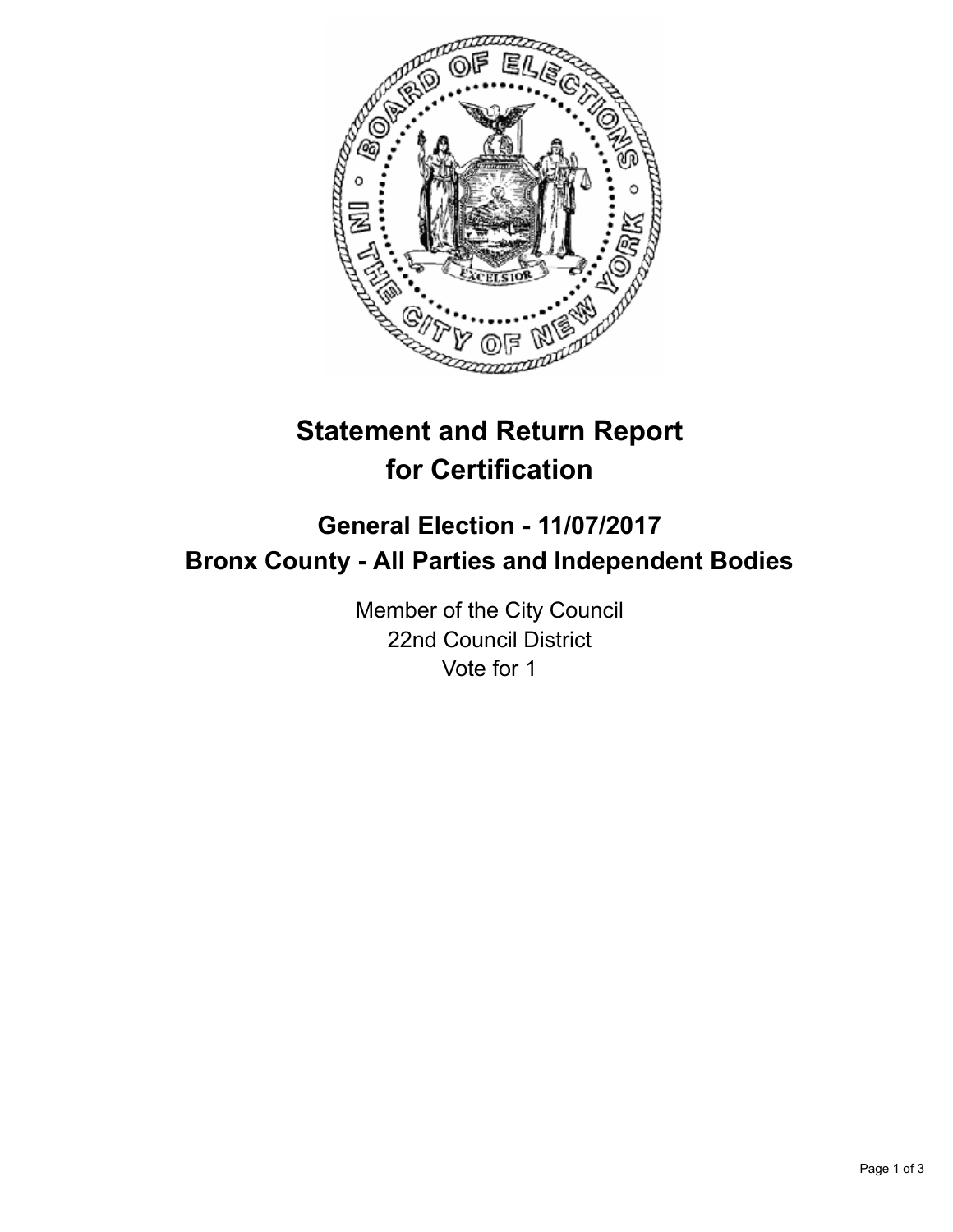

## **Assembly District 85**

| <b>Total Votes</b>                                       | 0        |
|----------------------------------------------------------|----------|
| KATHLEEN K. SPRINGER (DIVE IN)                           | $\Omega$ |
| COSTA G. CONSTANTINIDES (WORKING FAMILIES)               | 0        |
| COSTA G. CONSTANTINIDES (DEMOCRATIC)                     | 0        |
| <b>Total Applicable Ballots</b>                          | 0        |
| Less - Inapplicable Federal/Special Presidential Ballots | 0        |
| <b>Total Ballots</b>                                     | 0        |
| AFFIDAVIT                                                | 0        |
| ABSENTEE / MILITARY                                      | 0        |
| <b>MANUALLY COUNTED EMERGENCY</b>                        | 0        |
| <b>PUBLIC COUNTER</b>                                    | 0        |